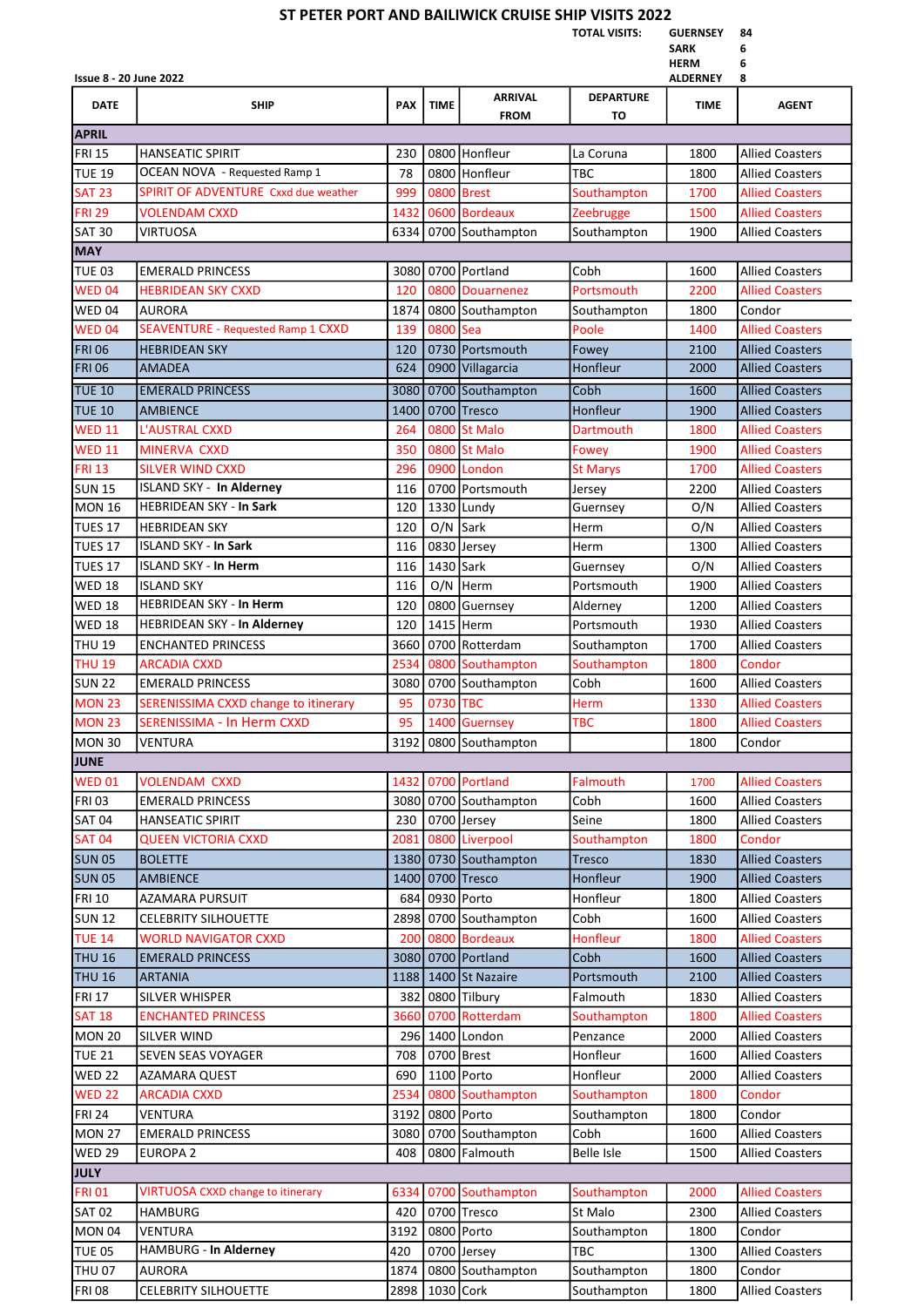| <b>SUN 10</b>                                          | <b>EMERALD PRINCESS</b>                  | 3080        |           | 0700 Portland                          | Cobh                      | 1600         | <b>Allied Coasters</b>           |
|--------------------------------------------------------|------------------------------------------|-------------|-----------|----------------------------------------|---------------------------|--------------|----------------------------------|
| <b>SUN 10</b>                                          | VENTURA                                  | 3192        |           | 0800 Southampton                       | Porto                     | 1800         | Condor                           |
| <b>FRI 15</b>                                          | <b>VENTURA Change to itinerary</b>       | 3192        |           | 0800 Southampton                       | Porto                     | 1800         | Condor                           |
| <b>SAT 16</b>                                          | <b>HEBRIDEAN PRINCESS</b>                | 75          |           | 1300 Portland                          | Sark                      | <b>TBC</b>   | <b>Allied Coasters</b>           |
| <b>SUN 17</b>                                          | <b>HEBRIDEAN PRINCESS - In Sark</b>      | 75          |           | 0800 Guernsey                          | Herm                      | TBC          | <b>Allied Coasters</b>           |
| <b>MON 18</b>                                          | <b>HEBRIDEAN PRINCESS - In Herm</b>      | 75          | 0800 Sark |                                        | Jersey                    | 1400         | <b>Allied Coasters</b>           |
|                                                        |                                          | 999         |           | 0800 Brest                             |                           |              |                                  |
| <b>MON 18</b>                                          | <b>SPIRIT OF ADVENTURE</b>               |             |           |                                        | Southampton               | 1700         | <b>Allied Coasters</b>           |
| <b>TUE 19</b>                                          | HAMBURG                                  | 420         |           | 0700 Tresco                            | St Malo                   | 2300         | <b>Allied Coasters</b>           |
| <b>THU 21</b>                                          | <b>AMBIENCE</b>                          | 1400        |           | 0700 Tresco                            | Honfleur                  | 1900         | <b>Allied Coasters</b>           |
| <b>THU 21</b>                                          | <b>EMERALD PRINCESS</b>                  | 3080        |           | 0700 Southampton                       | Cobh                      | 1600         | <b>Allied Coasters</b>           |
| <b>THU 21</b>                                          | HEBRIDEAN PRINCESS - In Alderney         | 75          |           | 0800 Jersey                            | Portland                  | 1400         | <b>Allied Coasters</b>           |
| <b>FRI 22</b>                                          | HUMBURG - In Alderney                    | 420         |           | 0700 Jersey                            | TBC                       | 1300         | <b>Allied Coasters</b>           |
| <b>SUN 24</b>                                          | <b>CELEBRITY SILHOUETTE</b>              | 2898        |           | 0700 Holyhead                          | Dover                     | 1700         | <b>Allied Coasters</b>           |
| <b>SUN 24</b>                                          | JEWEL OF THE SEAS                        | 2501        |           | 0700 Holyhead                          | Dover                     | 1700         | <b>Allied Coasters</b>           |
| <b>TUE 26</b>                                          | <b>ISLAND SKY</b>                        | 116         |           | 0800 Tresco                            | Herm                      | 1400         | Allied Coasters                  |
| TUE 26                                                 | <b>ISLAND SKY - In Herm</b>              | 116         |           | 1430 Guernsey                          | Portsmouth                | 1900         | Allied Coasters                  |
| <b>THU 28</b>                                          | <b>ISLAND SKY</b>                        | 116         |           | 0700 Portmouth                         | Jersey                    | 2200         | <b>Allied Coasters</b>           |
| <b>FRI 29</b>                                          | <b>SKY PRINCESS</b>                      | 3660        |           | 0700 La Coruna                         | Southampton               | 1600         | <b>Allied Coasters</b>           |
| <b>SAT 30</b>                                          | <b>ISLAND PRINCESS</b>                   | 1970        |           | 0700 Southampton                       | Cobh                      | 1600         | <b>Allied Coasters</b>           |
| <b>SAT 30</b>                                          | <b>ISLAND Sky - In Sark</b>              | 116         |           | 0815 Jersey                            | Herm                      | 1300         | <b>Allied Coasters</b>           |
| <b>SAT 30</b>                                          | <b>ISLAND Sky - In Herm</b>              | 116         | 1430 Sark |                                        | Guernsey                  | O/N          | <b>Allied Coasters</b>           |
| <b>SUN 31</b>                                          | <b>ISLAND SKY - In Alderney</b>          | 116         |           | O/N Herm                               | Portsmouth                | 1900         | <b>Allied Coasters</b>           |
| <b>SUN31</b>                                           | <b>VENTURA</b>                           | 3192        |           | 0800 Porto                             | Southampton               | 1800         | Condor                           |
| <b>AUGUST</b>                                          |                                          |             |           |                                        |                           |              |                                  |
| <b>TUE 02</b>                                          | <b>EMERALD PRINCESS</b>                  | 3080        |           | 0700 Southampton                       | Cobh                      | 1600         | <b>Allied Coasters</b>           |
|                                                        |                                          |             |           |                                        |                           |              |                                  |
| <b>TUE 02</b>                                          | <b>QUEEN VICTORIA</b>                    | 2081        |           | 0800 Southampton                       | La Coruna                 | 1800         | Condor                           |
| <b>FRI 05</b>                                          | <b>HERITAGE ADVENTURER CXXD</b>          | 140         |           | 0745 Tresco                            | <b>Herm</b>               | 1330         | <b>Allied Coasters</b>           |
| <b>FRI 05</b>                                          | <b>HERITAGE ADVENTURER - In Herm</b>     | 140         |           | 1430 Guernsey                          | Portsmouth                | 1830         | <b>Allied Coasters</b>           |
| <b>SAT 06</b>                                          | <b>ENCHANTED PRINCESS</b>                | 3660        |           | 0700 Southampton                       | La Rochelle               | 1800         | <b>Allied Coasters</b>           |
| <b>SUN 07</b>                                          | <b>HERITAGE ADVENTURER CXXD</b>          | 140         |           | 0730 Portsmouth                        | Herm                      | 1330         | <b>Allied Coasters</b>           |
| <b>SUN 07</b>                                          | HERITAGE ADVENTURER - In Herm            | 140         |           | 1400 Guernsey                          | Tresco                    | 1800         | <b>Allied Coasters</b>           |
| <b>THU 11</b>                                          | <b>OCEAN MAJESTY - In Sark</b>           | 620         |           | 0600 Falmouth                          | Guernsey                  | 1300         | <b>Allied Coasters</b>           |
| <b>THU 11</b>                                          | <b>OCEAN MAJESTY</b>                     | 620         | 1430 Sark |                                        | Alderney                  | O/N          | <b>Allied Coasters</b>           |
| <b>FRI 12</b>                                          | <b>OCEAN MAJESTY - In Alderney</b>       | 620         |           | 0500 Guernsey                          | Jersey                    | 1100         | <b>Allied Coasters</b>           |
| <b>SUN 14</b>                                          | <b>EMERALD PRINCESS</b>                  | 3080        |           | 0700 Southampton                       | Cobh                      | 1600         | <b>Allied Coasters</b>           |
| <b>SUN 14</b>                                          | <b>SEVEN SEAS NAVIGATOR</b>              |             |           | 490 1000 Zeebrugge                     | <b>Bordeaux</b>           | 1900         | <b>Allied Coasters</b>           |
| <b>MON 15</b>                                          | <b>ENCHANTED PRINCESS</b>                |             |           | 3660   0700   Rotterdam                | Southampton               | 1700         | <b>Allied Coasters</b>           |
| <b>TUE 16</b>                                          | <b>ISLAND SKY - In Alderney</b>          | 116         | 0700 TBC  |                                        | Jersey                    | 2200         | <b>Allied Coasters</b>           |
| <b>WED 17</b>                                          | <b>MEIN SCHIFF 3</b>                     | 2506        |           | 0700 Liverpool                         | Southampton               | 1900         | <b>Allied Coasters</b>           |
| <b>WED 17</b>                                          | <b>VOLENDAM CXXD</b>                     | 1432        |           | 0800 Portland                          | Falmouth                  | 1800         | <b>Allied Coasters</b>           |
| <b>THU 18</b>                                          | SPIRIT OF DISCOVERY                      | 999         |           | 0800 Dover                             | La Rochelle               | 1700         | <b>Allied Coasters</b>           |
| <b>THU 18</b>                                          | <b>ISLAND SKY</b>                        | 116         |           | 0830 Jersey                            | Sark                      | O/N          | <b>Allied Coasters</b>           |
| <b>FRI 19</b>                                          | <b>ISLAND SKY - In Sark</b>              | 116         |           | 0800 Guernsey                          | Herm                      | 1300         | <b>Allied Coasters</b>           |
| <b>FRI 19</b>                                          | <b>ISLAND SKY - In Herm</b>              | 116         | 1400 Sark |                                        | Portsmouth                | 1900         | <b>Allied Coasters</b>           |
| <b>FRI 19</b>                                          | <b>DEUTSCHLAND</b>                       | 520         |           | 0900 Virgo                             | Dover                     | 1700         | Condor                           |
|                                                        |                                          |             |           |                                        |                           |              |                                  |
| <b>FRI 19</b><br><b>SUN 21</b>                         | <b>VENTURA</b><br><b>ISLAND SKY</b>      | 3192<br>116 |           | 0800 Porto<br>0730 Portsmouth          | Southampton<br>Douarnenez | 1800<br>1800 | Condor<br><b>Allied Coasters</b> |
| <b>TUE 23</b>                                          | <b>HERITAGE ADVENTURER - In Alderney</b> | 140         |           | 0700 Portsmouth                        | Herm                      | 1230         | <b>Allied Coasters</b>           |
| <b>TUE 23</b>                                          | <b>HERITAGE ADVENTURER - In Herm</b>     | 140         |           | 1530 Alderney                          | Guernsey                  | O/N          | <b>Allied Coasters</b>           |
| <b>WED 24</b>                                          | HERITAGE ADVENTURER CXXD                 | 140         |           | O/N Herm                               | Sark                      | O/N          | <b>Allied Coasters</b>           |
| <b>THU 25</b>                                          | <b>HERITAGE ADVENTURER - In Sark</b>     | 140         |           | 0700 Guernsey                          | <b>Tresco</b>             | 1400         | <b>Allied Coasters</b>           |
| <b>FRI 26</b>                                          | <b>EMERALD PRINCESS</b>                  | 3080        |           | 0700 Southampton                       | Cobh                      | 1700         | <b>Allied Coasters</b>           |
| <b>FRI 26</b>                                          | VIRTUOSA                                 | 6334        |           | 0700 Southampton                       | Southampton               | 2000         | <b>Allied Coasters</b>           |
| <b>SAT 27</b>                                          | <b>SEA CLOUD SPIRIT</b>                  | 136         |           | 0800 Ostend                            | St Malo                   | 1330         | <b>Allied Coasters</b>           |
| <b>MON 29</b>                                          | JEWEL OF THE SEAS                        | 2501        |           | 0700 Liverpool                         | Dover                     | 1700         | <b>Allied Coasters</b>           |
| <b>TUE 30</b>                                          | <b>CELEBRITY SILHOUETTE</b>              | 2886        |           | 0700 Southampton                       | Cobh                      | 1600         | <b>Allied Coasters</b>           |
| <b>TUE 30</b>                                          | <b>SEVEN SEAS VOYAGER</b>                | 708         |           | 1100 Waterford                         | Le Havre                  | 1800         | <b>Allied Coasters</b>           |
| <b>WED 31</b>                                          |                                          | 2534        |           |                                        |                           |              |                                  |
| 0800 Southampton<br>ARCADIA<br>Porto<br>1800<br>Condor |                                          |             |           |                                        |                           |              |                                  |
| <b>SEPTEMBER</b>                                       |                                          |             |           |                                        |                           |              |                                  |
| <b>THU 01</b>                                          | <b>QUEEN VICTORIA</b>                    | 2081        |           | 0800 Southampton                       | Zeebrugge                 | 1800         | Condor                           |
| <b>MON 05</b>                                          |                                          | 120         |           | 0700 Portsmouth                        | La Coruna                 | 1700         | <b>Allied Coasters</b>           |
|                                                        | <b>HEBRIDEAN SKY</b>                     |             |           |                                        |                           |              |                                  |
| <b>THU 08</b>                                          | VASCO DA GAMA                            | 1000        |           | 0800 Portsmouth                        | <b>St Malo</b>            | 2000         | <b>Allied Coasters</b>           |
| <b>THU 08</b>                                          | <b>EMERALD PRINCESS</b>                  | 3080        |           | 0700 Portland                          | Cobh                      | 1600         | <b>Allied Coasters</b>           |
| <b>SAT 10</b>                                          | AMBIENCE                                 | 1400        |           | 0700 Tresco                            | Honfleur                  | 1700         | <b>Allied Coasters</b>           |
| <b>MON 12</b>                                          | <b>VENTURA</b>                           | 3192        |           | 0800 Porto                             | Southampton               | 1800         | Condor                           |
| THU <sub>15</sub><br><b>SUN 18</b>                     | <b>WORLD NAVIGATOR</b>                   | 200         |           | 1200 Honfleur<br>3660 0700 Southampton | Plymouth<br>La Rochelle   | 2000         | <b>Allied Coasters</b>           |